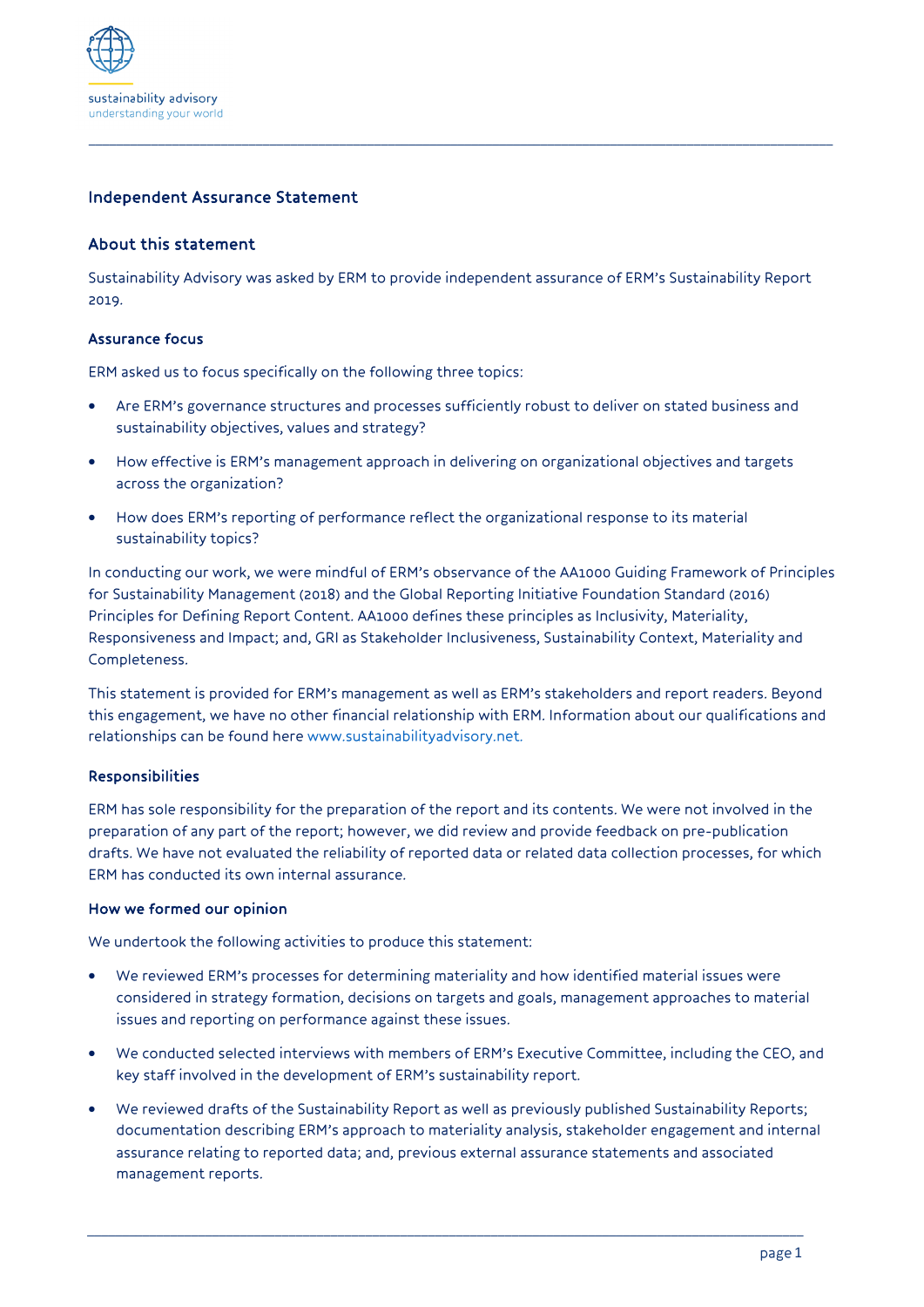

# Findings and commentary

The below provides our key findings and commentary with respect to the three questions ERM asked us to focus on in this assurance engagement.

*\_\_\_\_\_\_\_\_\_\_\_\_\_\_\_\_\_\_\_\_\_\_\_\_\_\_\_\_\_\_\_\_\_\_\_\_\_\_\_\_\_\_\_\_\_\_\_\_\_\_\_\_\_\_\_\_\_\_\_\_\_\_\_\_\_\_\_\_\_\_\_\_\_\_\_\_\_\_\_\_\_\_\_\_\_\_\_\_\_\_\_\_\_\_\_\_\_\_\_\_\_\_\_\_\_\_\_*

## Robustness of governance to deliver on objectives, values and strategy

During FY19, ERM continued to elevate its approach to both corporate and sustainability governance. This is evident from, among other things, the continued close involvement of the CEO and the Executive Sustainability Working Group in strategy formulation, setting of sustainability objectives and targets and sign off of annual materiality analysis. Notably, both the full Executive Committee and the Board deepened their involvement in ERM's sustainability governance during the period.

A commendable improvement during FY19 was the enhancement of ERM's risk management process. Spearheaded by the CEO, this exercise has led to a more rigorous and integrated risk identification and management process covering both operational and sustainability matters.

Going forward, there is an opportunity to further enhance ERM's internal reporting and systematic monitoring of performance against stated targets and key performance indicators at Executive and Board levels. The ambitious commitment to science-based emissions targets is likely to drive this development by default, however, a concerted effort to systematize the internal reporting process at executive and senior management levels would add to the robustness of the overall governance framework.

## Effectiveness of management approach to deliver on objectives and targets across the organization

ERM's staff are dispersed in relatively small offices in 160 locations across the globe. Engaging the whole of the organization in the company's sustainability ambitions is not an easy feat, even for an organization whose core business revolves around the topic. Nonetheless, to support the core sustainability management team, ERM has managed to engage a global network of professionals who contribute, on a voluntary basis, to the on-going sustainability management and annual reporting process. This network plays a crucial role in cascading and embedding ERM's objectives and targets across the organization.

To support the work of this network and to systematize ERM's Sustainability Action Planning (SAP) process, further steps were taken during FY19. The SAP itself was revised to facilitate more uniform action planning and monitoring of progress against targets across the business. This was followed by the development of an on-line SAP platform that will enable easier, more systematic and transparent setting of plans, their implementation and monitoring of progress.

Going forward, the revised SAP has the potential to take ERM's internal and external performance reporting to the next level, ultimately providing a fuller line of sight regarding performance and alignment with group level targets across all business units. As this new system matures, we encourage ERM to build on this potential and explore how targets and key performance indicators can be further cascaded to management level and, in due course, integrated with individual performance targets for senior management.

Heavy reliance on voluntary time contributions to sustainability management and reporting brings its challenges, especially in an environment where client deadlines have to take precedence over internal management tasks. Going forward, we encourage ERM to explore ways of how best to empower the work of the Sustainability Network further.

*\_\_\_\_\_\_\_\_\_\_\_\_\_\_\_\_\_\_\_\_\_\_\_\_\_\_\_\_\_\_\_\_\_\_\_\_\_\_\_\_\_\_\_\_\_\_\_\_\_\_\_\_\_\_\_\_\_\_\_\_\_\_\_\_\_\_\_\_\_\_\_\_\_\_\_\_\_\_\_\_\_\_\_\_\_\_\_\_\_\_\_\_\_\_\_\_\_\_\_\_\_\_\_*